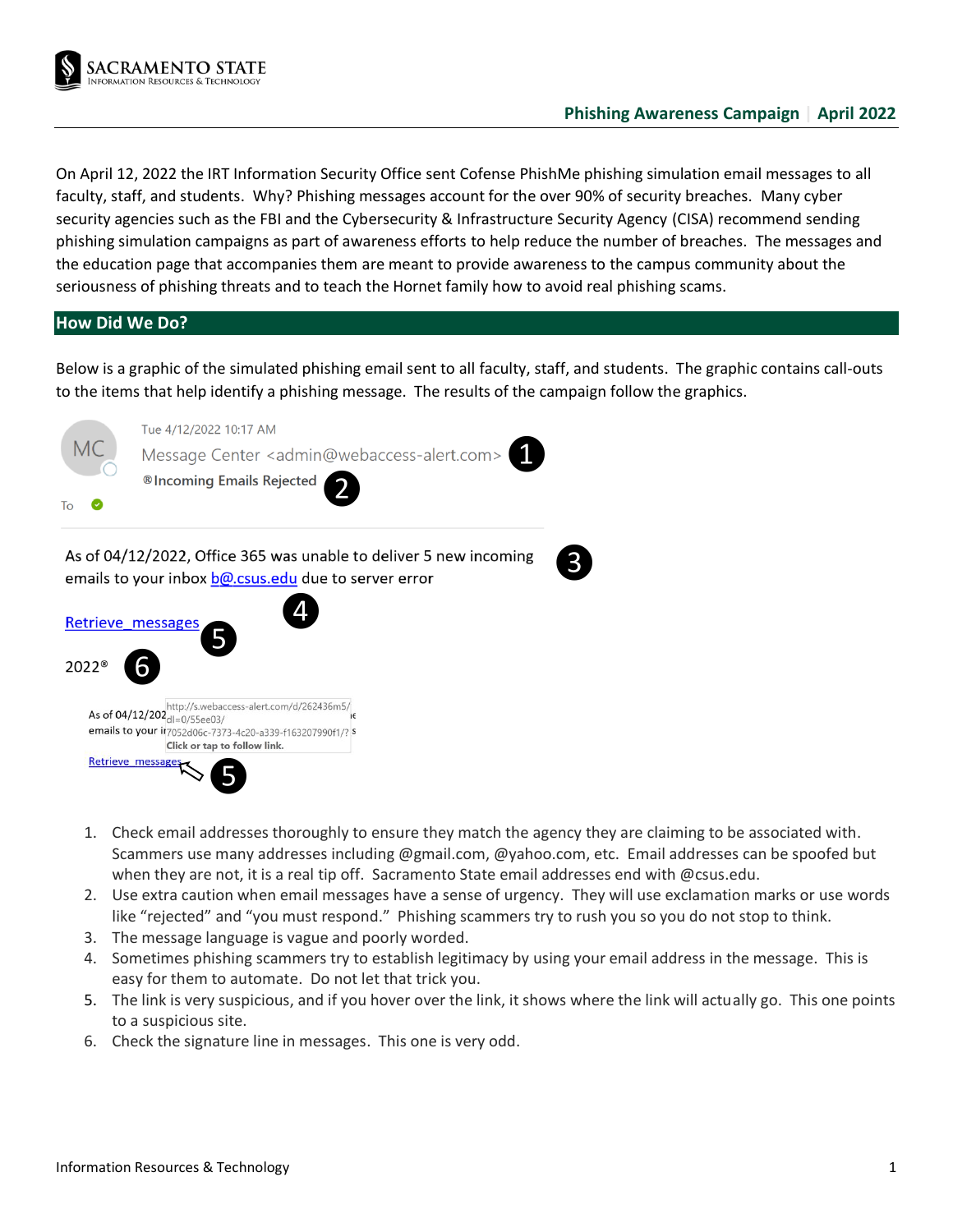## **Results of the April 2022 Phishing Simulation**

# Results of the April 2022 Faculty and Staff Phishing Simulation

Of the 5,363 recipients, 952 (17.75%) clicked the link in the test phishing email. 602 (11.23%) used the Report Phishing Button to report the message.

## **952 of 5,363 Found Susceptible to Phishing**

Unique Recipients: 5,363 Clicked Link: 952 Reported Only: 602

# Results of the April 2022 Student Phishing Simulation

Of the 37,644 recipients, 9,361 (24.87%) clicked the link in the test phishing email. 655 (1.74%) did not click and used the Report Phishing button to report the message.

## **9,361 of 37,644 Found Susceptible to Phishing**

Unique Recipients: 37,644 Clicked Link: 9,361 Reported Only: 655

## **What is Phishing?**

Phishing emails are designed to steal your identity. They can look very official, with familiar logos or messaging, and ask you to click links to confirm or update information such as logins, account numbers, or other personal information. You can usually identify them because they convey urgency, make claims or threats about the security of your account, or just seem suspicious.

Learn more at [csus.edu/phishing.](http://csus.edu/phishing)

## **Why PhishMe Training?**

- 1. To protect and educate. Cofense PhishMe Training is designed to help protect and educate, not to trick you. Not to worry, results of this training are kept confidential.
- 2. Knowledge is power. The simulated emails provide hands-on experience in what a phishing email looks like. If you click a link in one of these simulated phishing emails, you'll instantly see that it was a training exercise. Educational materials will help improve your 'phish finding' abilities.

#### **Student Response Breakdown**

Clicked Link Opened Email, only ● Unread/No Response<br>● Reported, only



### **Faculty and Staff Response Breakdown**

17,75%

23.98%

11.23%

47.04%